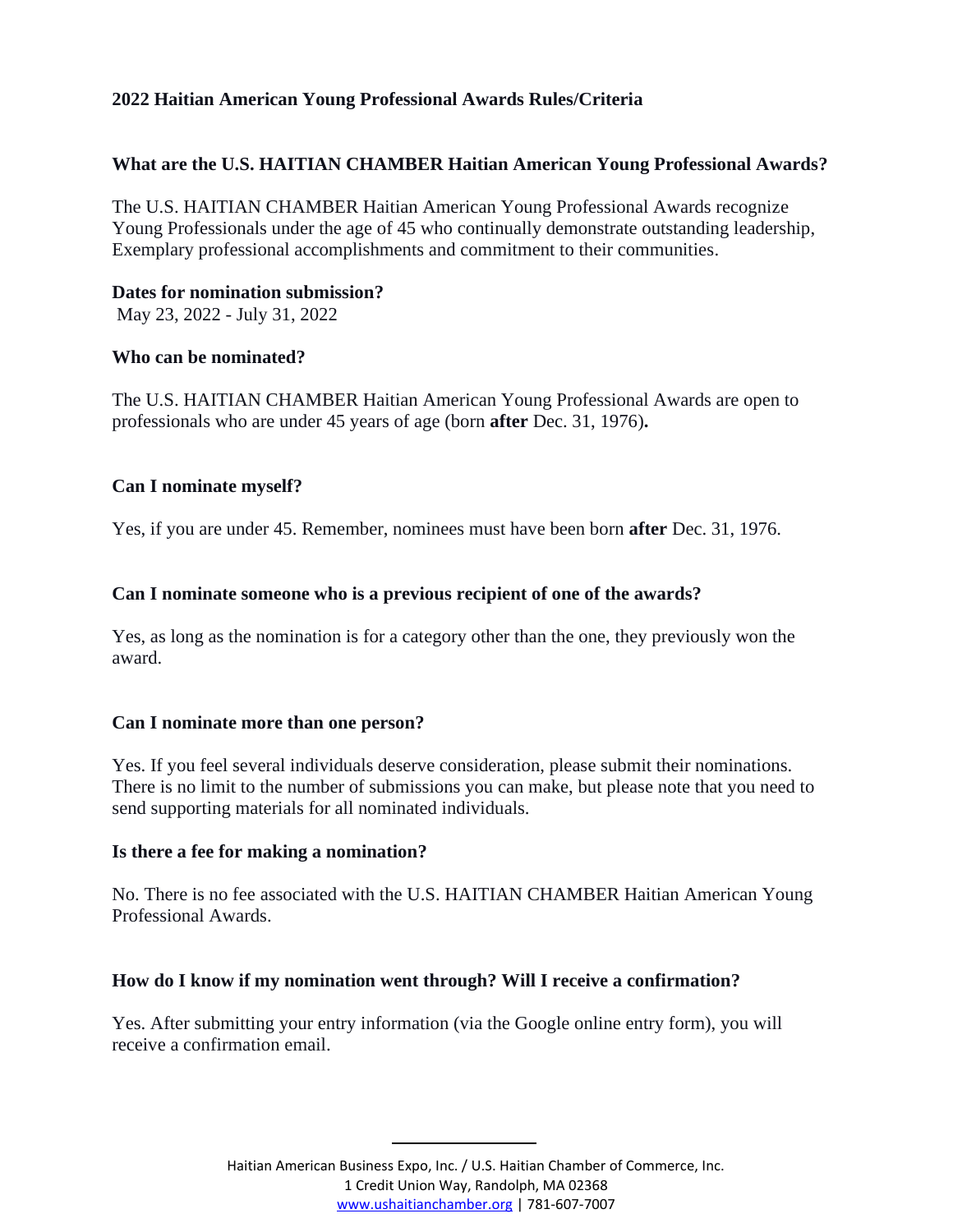## **How will I know if my nominee was selected?**

The finalists will be posted on [www.ushaitianchamber.org](http://www.ushaitianchamber.org/) and through social media platforms. A panel of judges will select 25 finalists. Two winners will be selected from each category. All winners will be announced at the award ceremony.

## **What are the criteria for selecting a U.S. HAITIAN CHAMBER Haitian American Young Professional Awards winner, and how does the selection process work?**

A committee will judge nominations. The committee includes board members of the Haitian American Business Expo, Inc. / U.S. Haitian Chamber of Commerce and Haitian business professionals in the Haitian community in Massachusetts.

Some of the qualities and characteristics the committee will be looking for:

Core Criteria include:

- Leadership development
- Industry Involvement
- Career progress
- Innovation

Additional criteria can include:

- Community outreach/volunteer work
- Continuing education
- Personal information

### **What materials do I need to send in support of my nomination(s)?**

A personal statement, résumé, and supporting materials that make it easy for judges to see why your nominee is a standout in the industry. The brief personal information should touch on as many of the following topics as possible:

- Leadership development
- Industry Involvement
- Career progress
- Innovation